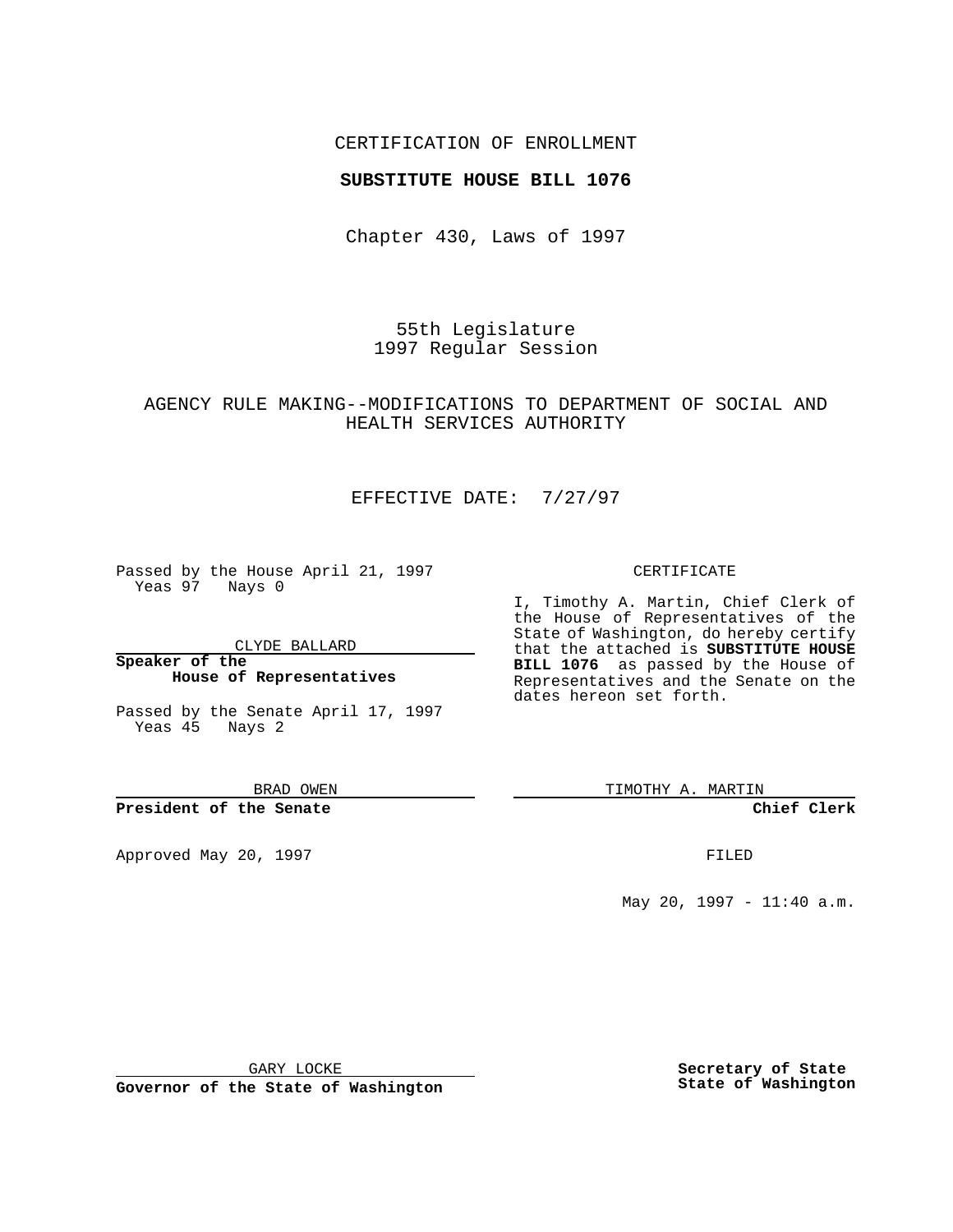# **SUBSTITUTE HOUSE BILL 1076** \_\_\_\_\_\_\_\_\_\_\_\_\_\_\_\_\_\_\_\_\_\_\_\_\_\_\_\_\_\_\_\_\_\_\_\_\_\_\_\_\_\_\_\_\_\_\_

\_\_\_\_\_\_\_\_\_\_\_\_\_\_\_\_\_\_\_\_\_\_\_\_\_\_\_\_\_\_\_\_\_\_\_\_\_\_\_\_\_\_\_\_\_\_\_

Passed Legislature - 1997 Regular Session

AS AMENDED BY THE SENATE

# **State of Washington 55th Legislature 1997 Regular Session**

**By** House Committee on Government Reform & Land Use (originally sponsored by Representatives Reams, Poulsen, Mastin, Hatfield, Skinner, Linville, Dyer, Kessler, Sherstad, Grant, Pennington, Mielke, Thompson, Carlson, Boldt, Bush, Smith and D. Schmidt)

Read first time 02/11/97.

 AN ACT Relating to state and local government; amending RCW 34.05.328; and adding a new section to chapter 43.20A RCW.

BE IT ENACTED BY THE LEGISLATURE OF THE STATE OF WASHINGTON:

 **Sec. 1.** RCW 34.05.328 and 1995 c 403 s 201 are each amended to read as follows:

 (1) Before adopting a rule described in subsection (5) of this section, an agency shall:

 (a) Clearly state in detail the general goals and specific objectives of the statute that the rule implements;

 (b) Determine that the rule is needed to achieve the general goals and specific objectives stated under (a) of this subsection, and analyze alternatives to rule making and the consequences of not adopting the rule;

 (c) Determine that the probable benefits of the rule are greater than its probable costs, taking into account both the qualitative and quantitative benefits and costs and the specific directives of the statute being implemented;

 (d) Determine, after considering alternative versions of the rule and the analysis required under (b) and (c) of this subsection, that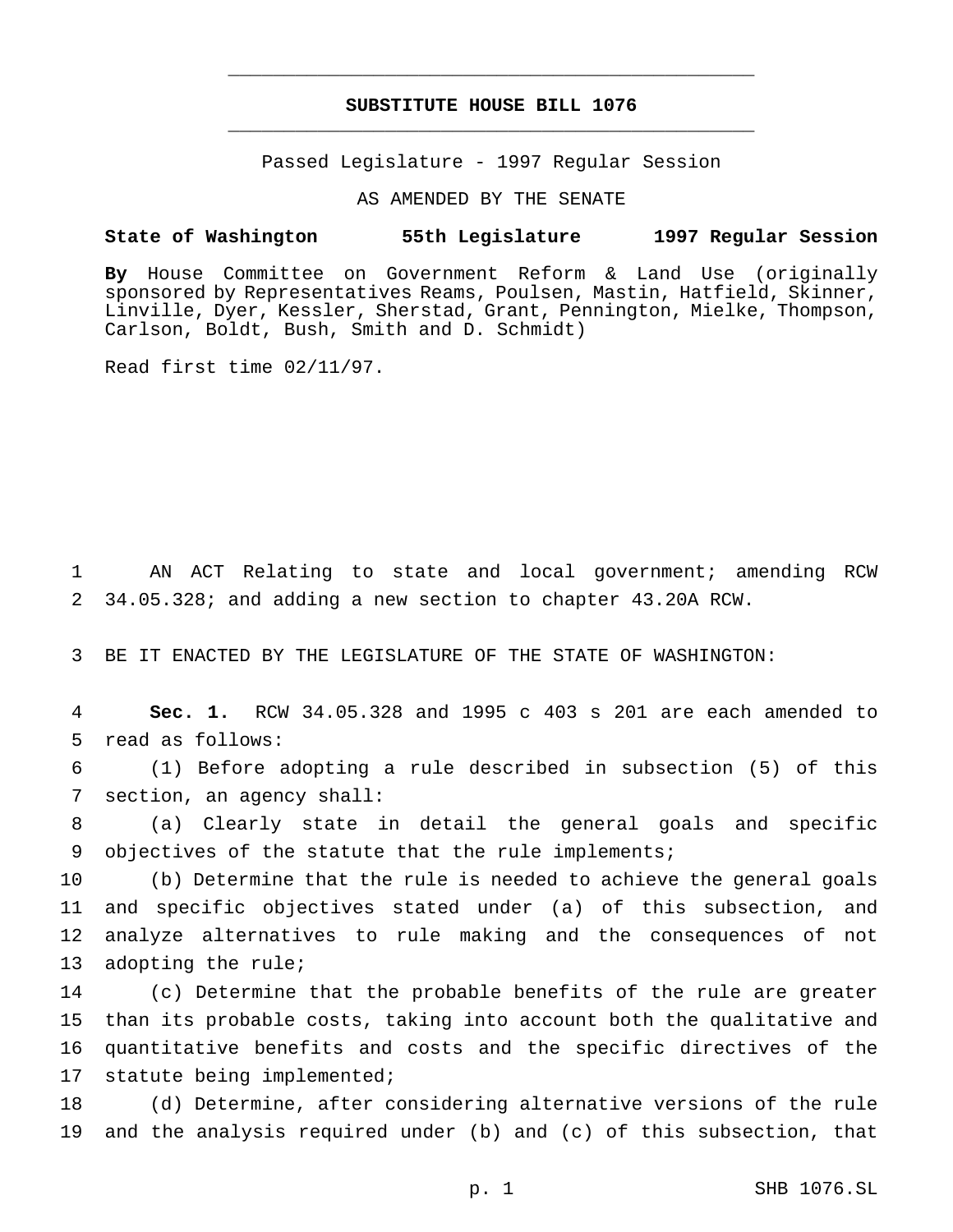the rule being adopted is the least burdensome alternative for those required to comply with it that will achieve the general goals and specific objectives stated under (a) of this subsection;

 (e) Determine that the rule does not require those to whom it applies to take an action that violates requirements of another federal or state law;

 (f) Determine that the rule does not impose more stringent performance requirements on private entities than on public entities unless required to do so by federal or state law;

 (g) Determine if the rule differs from any federal regulation or statute applicable to the same activity or subject matter and, if so, determine that the difference is justified by the following:

 (i) A state statute that explicitly allows the agency to differ from federal standards; or

 (ii) Substantial evidence that the difference is necessary to achieve the general goals and specific objectives stated under (a) of this subsection; and

 (h) Coordinate the rule, to the maximum extent practicable, with other federal, state, and local laws applicable to the same activity or subject matter.

 (2) In making its determinations pursuant to subsection (1)(b) through (g) of this section, the agency shall place in the rule-making file documentation of sufficient quantity and quality so as to persuade a reasonable person that the determinations are justified.

 (3) Before adopting rules described in subsection (5) of this section, an agency shall place in the rule-making file a rule implementation plan for rules filed under each adopting order. The plan shall describe how the agency intends to:

 (a) Implement and enforce the rule, including a description of the resources the agency intends to use;

(b) Inform and educate affected persons about the rule;

(c) Promote and assist voluntary compliance; and

 (d) Evaluate whether the rule achieves the purpose for which it was adopted, including, to the maximum extent practicable, the use of interim milestones to assess progress and the use of objectively measurable outcomes.

 (4) After adopting a rule described in subsection (5) of this section regulating the same activity or subject matter as another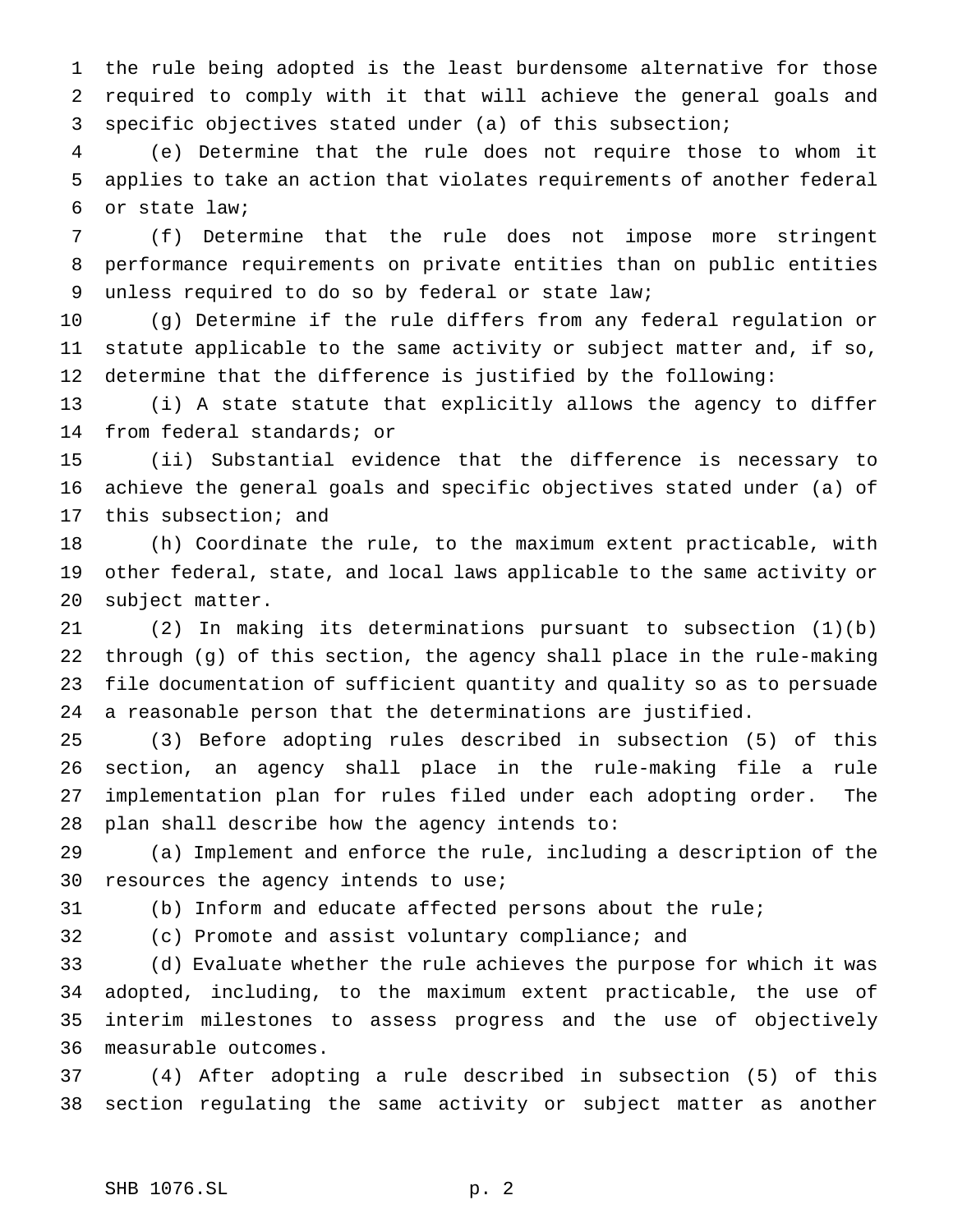provision of federal or state law, an agency shall do all of the following:

 (a) Provide to the business assistance center a list citing by reference the other federal and state laws that regulate the same activity or subject matter;

 (b) Coordinate implementation and enforcement of the rule with the other federal and state entities regulating the same activity or subject matter by making every effort to do one or more of the following:

(i) Deferring to the other entity;

(ii) Designating a lead agency; or

 (iii) Entering into an agreement with the other entities specifying how the agency and entities will coordinate implementation and enforcement.

 If the agency is unable to comply with this subsection (4)(b), the agency shall report to the legislature pursuant to (c) of this subsection;

(c) Report to the joint administrative rules review committee:

 (i) The existence of any overlap or duplication of other federal or state laws, any differences from federal law, and any known overlap, duplication, or conflict with local laws; and

 (ii) Make recommendations for any legislation that may be necessary to eliminate or mitigate any adverse effects of such overlap, duplication, or difference.

 (5)(a) Except as provided in (b) of this subsection, this section applies to:

 (i) Significant legislative rules of the departments of ecology, 28 labor and industries, health, revenue, social and health services, and natural resources, the employment security department, the forest practices board, the office of the insurance commissioner, and to the legislative rules of the department of fish and wildlife implementing chapter 75.20 RCW; and

 (ii) Any rule of any agency, if this section is voluntarily made applicable to the rule by the agency, or is made applicable to the rule by a majority vote of the joint administrative rules review committee within forty-five days of receiving the notice of proposed rule making under RCW 34.05.320.

(b) This section does not apply to:

(i) Emergency rules adopted under RCW 34.05.350;

p. 3 SHB 1076.SL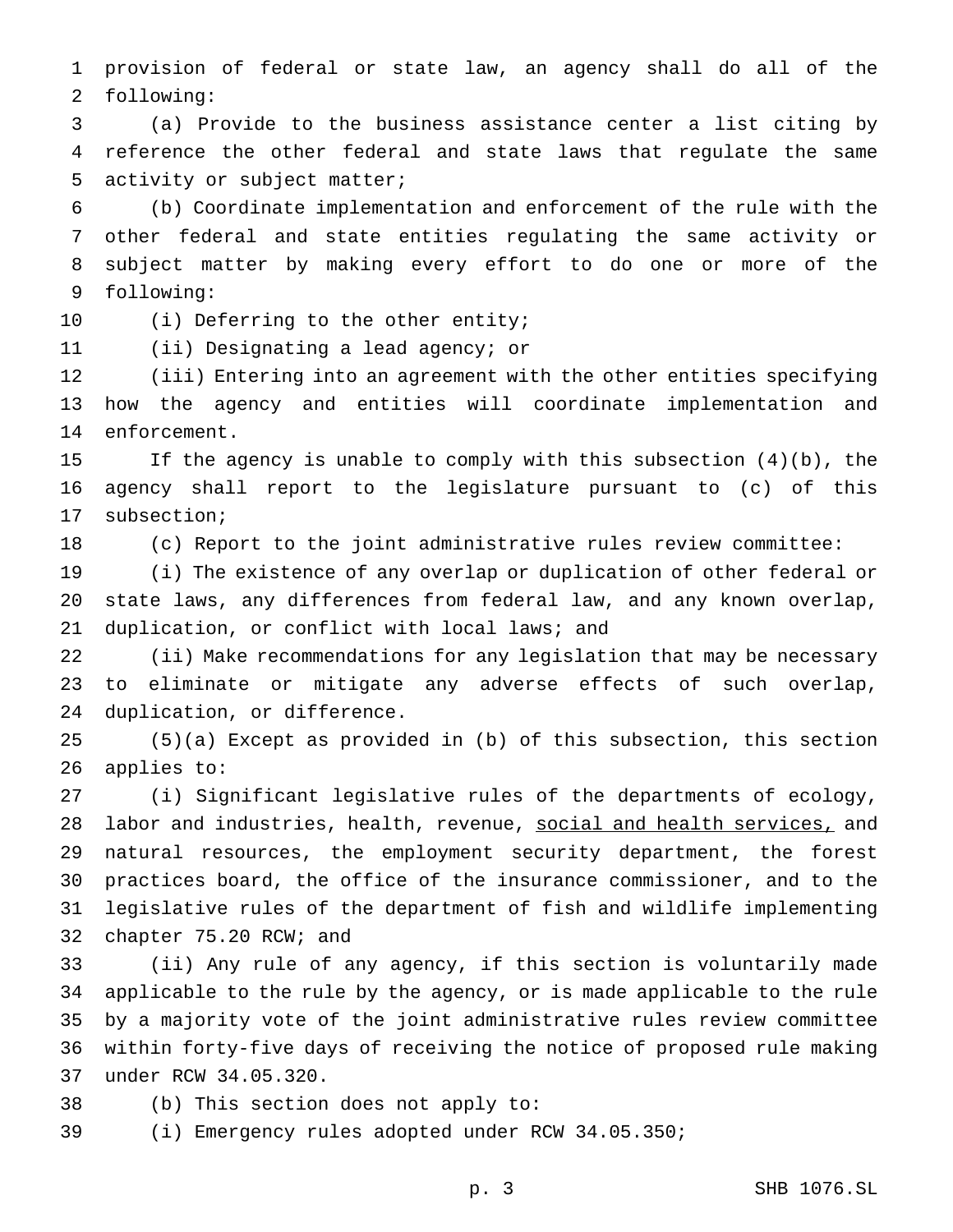(ii) Rules relating only to internal governmental operations that are not subject to violation by a nongovernment party;

 (iii) Rules adopting or incorporating by reference without material change federal statutes or regulations, Washington state statutes, rules of other Washington state agencies, shoreline master programs other than those programs governing shorelines of state-wide significance, or, as referenced by Washington state law, national consensus codes that generally establish industry standards, if the material adopted or incorporated regulates the same subject matter and conduct as the adopting or incorporating rule;

 (iv) Rules that only correct typographical errors, make address or name changes, or clarify language of a rule without changing its effect;

 (v) Rules the content of which is explicitly and specifically 15 dictated by statute;  $((\theta \hat{r}))$ 

 (vi) Rules that set or adjust fees or rates pursuant to legislative 17 standards *i* or

18 (vii) Rules of the department of social and health services 19 relating only to client medical or financial eligibility and rules concerning liability for care of dependents.

(c) For purposes of this subsection:

 (i) A "procedural rule" is a rule that adopts, amends, or repeals (A) any procedure, practice, or requirement relating to any agency hearings; (B) any filing or related process requirement for making application to an agency for a license or permit; or (C) any policy statement pertaining to the consistent internal operations of an agency.

 (ii) An "interpretive rule" is a rule, the violation of which does not subject a person to a penalty or sanction, that sets forth the agency s interpretation of statutory provisions it administers.

 (iii) A "significant legislative rule" is a rule other than a procedural or interpretive rule that (A) adopts substantive provisions of law pursuant to delegated legislative authority, the violation of which subjects a violator of such rule to a penalty or sanction; (B) establishes, alters, or revokes any qualification or standard for the issuance, suspension, or revocation of a license or permit; or (C) adopts a new, or makes significant amendments to, a policy or regulatory program.